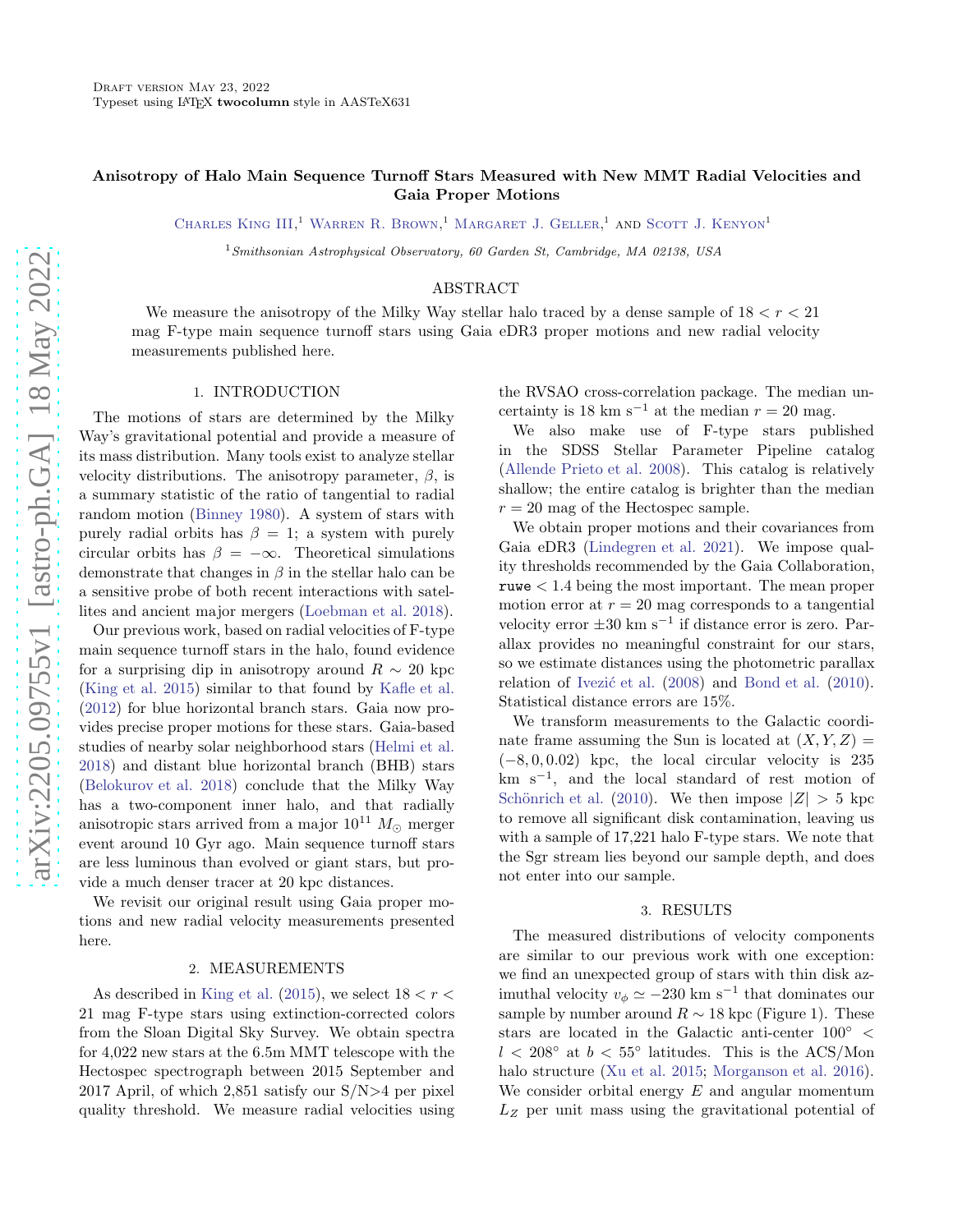Figure 1. Azimuthal velocities of our halo F-type stars (upper left panel) reveal a thin disk-like population contaminating our sample at  $15 \le R \le 20$  kpc that we associate with ACS/Mon (red dots). The population is easily seen in energy E angular momentum  $L_z$  space (upper right panel) and affects the computed velocity dispersions  $\sigma$  (lower left panel) and anisotropy (lower right panel) of our full sample. We compare our anisotropy (black line) with theoretical predictions (cyan band, [Loebman et al.](#page-2-1) [2018](#page-2-1)) and observed K giants (magenta crosses) and BHB stars (magenta circles) [\(Bird et al. 2021](#page-2-13)). Dotted lines plot 1σ uncertainties. New radial velocities are available as Data Behind the Figure.

[Kenyon et al.](#page-2-14) [\(2014](#page-2-14)), and find that the ACS/Mon stars have  $L_Z < -2300 \text{ km s}^{-1} \text{ kpc}^{-1}$  within  $8L_Z - 1.95 \times$  $10^5 < E < 15L_Z - 1.95 \times 10^5$  km<sup>2</sup> s<sup>-2</sup> (red dots in Figure 1).

We compute mean velocities and velocity dispersions by partitioning the full sample into 2 kpc wide bins in Galactocentric radius  $R$ . We estimate errors from bootstrap re-sampling  $10^4$  times using the full covariance matrix of observational errors. The mean radial and longitudinal velocities are consistent with zero, as expected, although the mean azimuthal velocity,  $\langle v_{\phi} \rangle = -25$ km s<sup>-1</sup>, is slightly prograde. The velocity covariances are consistent with zero. The tilt angles of the velocity

ellipsoid are closely aligned with the spherical coordinate system.

The lower panels of Figure 1 plot the velocity dispersions and the anisotropy of our full sample. In the range  $15 \le R \le 20$  kpc, the ACS/Mon stars artificially increase the computed azimuthal velocity dispersion  $\sigma_{\phi}$ , and decrease the anisotropy (Figure 1). Other samples that include stars in the Galactic anti-center region with  $b < 55^{\circ}$  may be similarly affected, depending on the relative number of stars from that region of sky.

In the range  $7 < R < 15$  kpc, the mean anisotropy,  $\beta \simeq 0.6$ , of our halo F-type stars is consistent with BHB stars (lower magenta line) but is more tangential than the  $\beta$  measured for K giants (up-